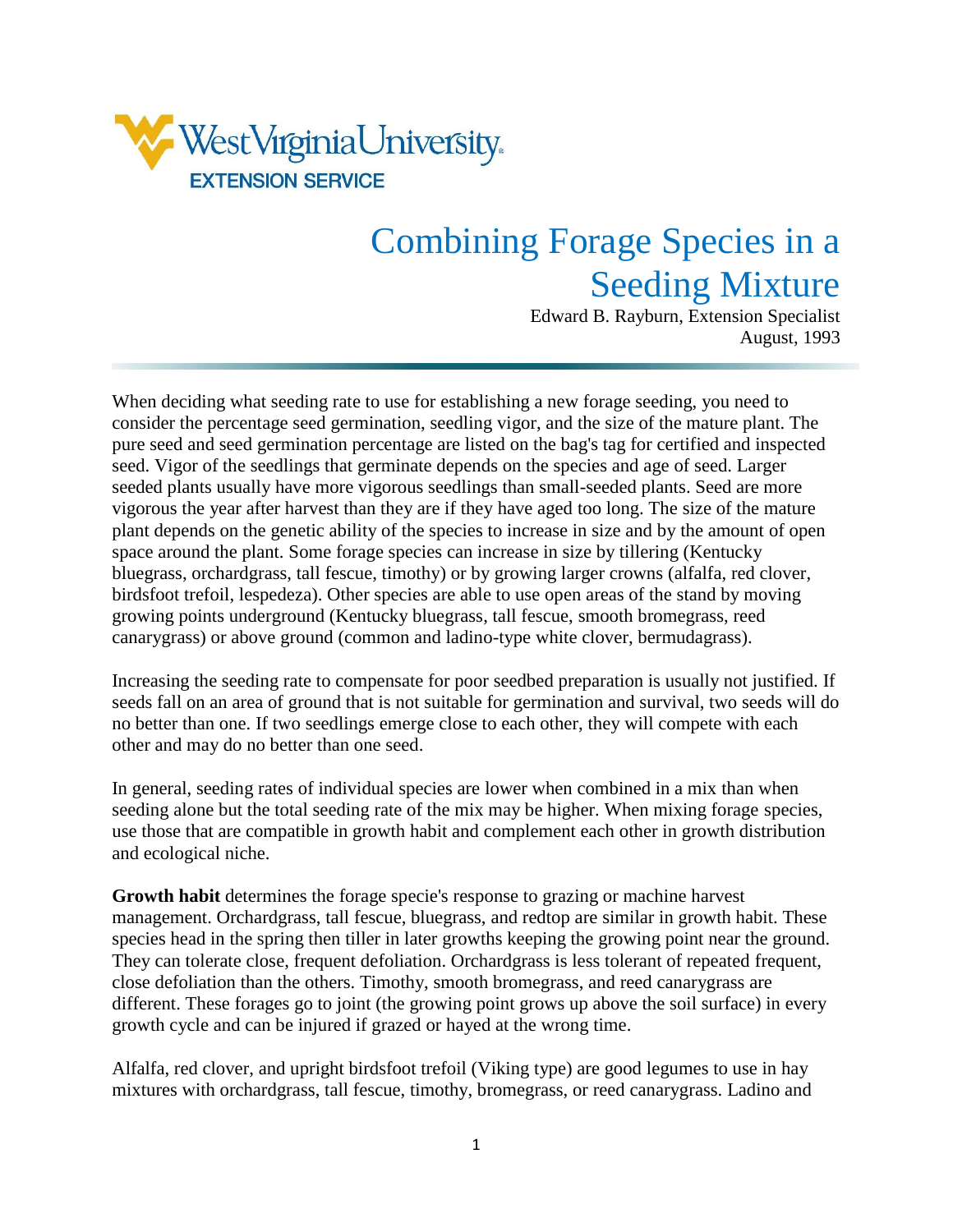common white clover, red clover, alsike clover, and prostrate-type birdsfoot trefoil (Empire type) are good legumes to use with orchardgrass, tall fescue, bluegrass, and redtop where grazing is the primary harvest method.

**Growth distribution** in forage species is a response to weather and day length. Some forages grow better in cool weather; others grow better in warm weather. Tall fescue is more tolerant of hot and dry weather than orchardgrass; timothy is the least tolerant. The flush of spring growth in grasses is related to day length and differs among species. Orchardgrass heads out under shorter day lengths than does timothy. Redtop is one of the latest of cool season grasses to go to head. There are differences between varieties within a species. Hallmark orchardgrass goes to head sooner than Pennlate and has more vigorous fall growth.

**Ecological niches** of forage species differ and are related to climate, soil fertility, soil drainage, harvest management, and pest pressure. The plants growing in an established pasture are usually the ones best adapted to the current combination of site and management. If you want a different plant cover you will have to change the management, soil fertility or soil drainage. Some species will not grow well on some soils. An example is alfalfa does not do well on wet or on shallow soils. In these cases you need to change the legume species to clover or birdsfoot trefoil or find to an appropriate soil (field) to grow the alfalfa.

When soils are variable in drainage it is often beneficial to mix two species that complement each other relative to drainage. Birdsfoot trefoil and ladino clover mix well with alfalfa on fields with variable drainage. The trefoil or ladino clover will predominate in poorly drained areas of the field and the alfalfa will thrive in the well-drained areas of the field. Likewise when seeding Kentucky bluegrass use varieties tolerant to different leaf diseases to improve the quality of forage over the year. One advantage of planting ladino clover in an alfalfa stand is to ensure the presence of a desirable forage species which will fill in open areas where weeds would otherwise invade.

## **General comments on establishing forages and making seeding mixtures:**

- 1. Soil test and apply adequate lime and fertilizer for the forage species being planted.
- 2. Use certified seed to ensure that you have the variety and the quality seed you want.
- 3. Prepare the seed bed adequately for the seeding method being used.
- 4. Be prepared to manage the established forage properly since the plants that grow in your fields are the ones best suited to the management applied to those fields.
- 5 The best grasses for general use in West Virginia are tall fescue, orchardgrass, Kentucky bluegrass, timothy, smooth bromegrass, and reed canarygrass.
- 6. The best legumes for general use in West Virginia are red clover, ladino clover, alfalfa, alsike clover, and birdsfoot trefoil.
- 7. If you want to grow alfalfa make sure you have a deep well drained soil (at least 24 inches to bed rock or seasonal water table) with a soil pH above 6.5
- 8. Seeding only one forage species will result in other plants invading more quickly. These may be "weeds" or native forages. Multispecies forage mixes will reduce weed encroachment as long as the stand is managed properly (fertilizer, lime, and harvest management).